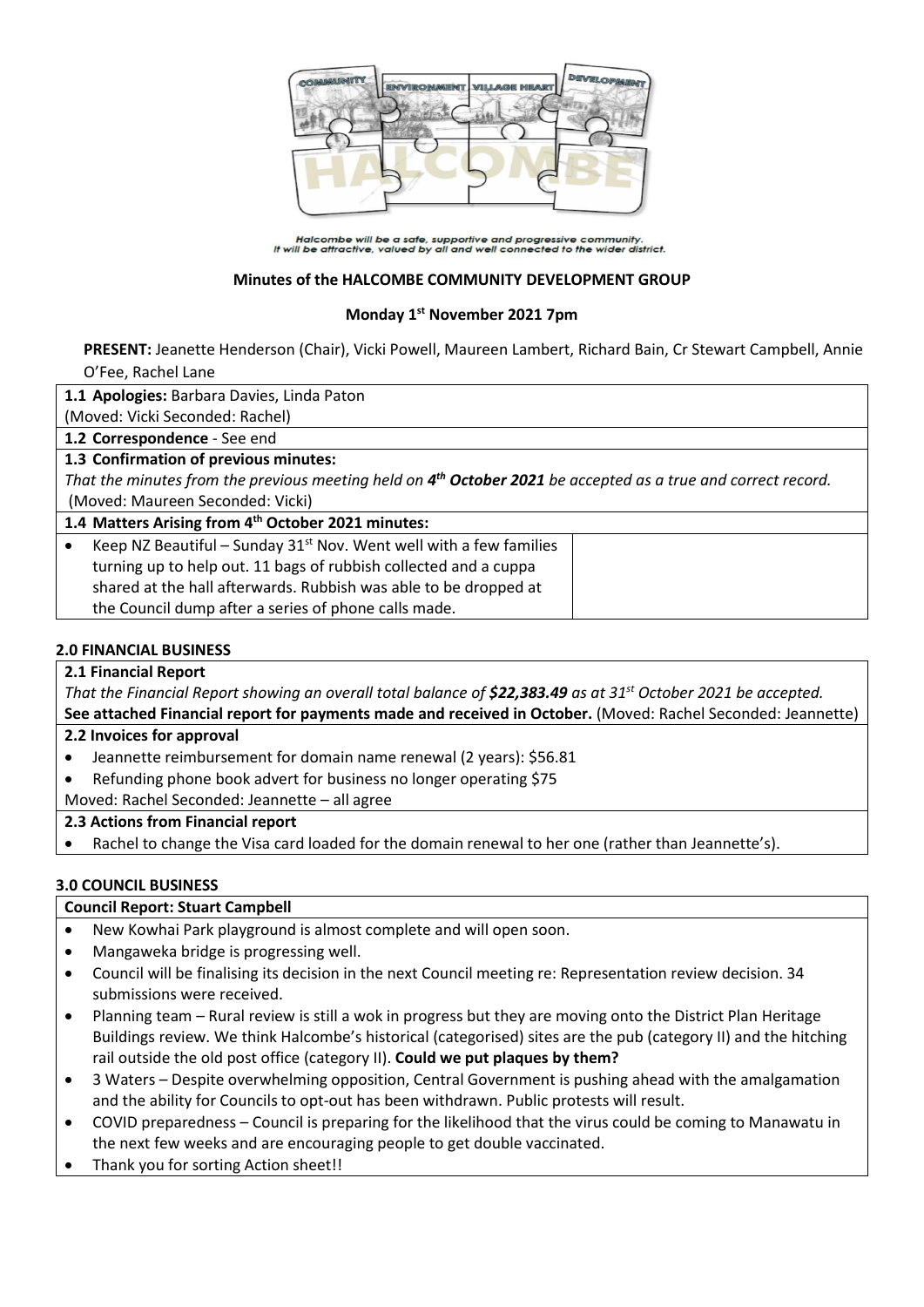## **4.0 GENERAL BUSINESS**

| 4.1 Focus #1 - Walkway and Domain (Vicki)                       |  |
|-----------------------------------------------------------------|--|
| Signs have been erected at either end of the walkway reminding  |  |
| people to pick up their dogs poo and that no motorised vehicles |  |
| including motorbikes) are allowed.                              |  |

|           | 4.2 Focus #2 $-$ Hall (Maureen)                                          |  |
|-----------|--------------------------------------------------------------------------|--|
| ٠         | Blown electric plugs still need fixing.                                  |  |
| ٠         | The ladder has been left in the hall, rather than putting it back on the |  |
|           | stage as Hugh hasn't been down to seal the roof holes yet. Maureen is    |  |
|           | using the ladder to climb up to empty the buckets.                       |  |
| $\bullet$ | Activity at the hall has been regular meetings, yoga and Gospel Group.   |  |
|           | Maria Barnes hired chairs and tables, \$50.00 donation. Payments from    |  |
|           | Moa and Gospel Group.                                                    |  |
| ٠         | Maureen to get another kitchen side door key cut as there is only one.   |  |
| ٠         | Look to promote the hiring of the pews etc                               |  |
| $\bullet$ | Spring clean needed and a few maintenance things to be done -            |  |
|           | Richard to do.                                                           |  |
| ٠         | Maureen has updated the key register (saved in Dropbox).                 |  |
| ٠         | Maureen to check power pricing as Genesis seems to be expensive.         |  |
|           | No correspondence.                                                       |  |

| 4.3 Focus #3 - Cenotaph & Recreational Area (Rachel/Maureen)                                                                                                                                                                                                                              |   |                                                                                                                                                                                                            |
|-------------------------------------------------------------------------------------------------------------------------------------------------------------------------------------------------------------------------------------------------------------------------------------------|---|------------------------------------------------------------------------------------------------------------------------------------------------------------------------------------------------------------|
| <b>History boards</b>                                                                                                                                                                                                                                                                     |   |                                                                                                                                                                                                            |
| Kayla (MDC graphic designer) has been busy but will get on to it soon.                                                                                                                                                                                                                    |   |                                                                                                                                                                                                            |
| Picnic tables.<br>Areas for concrete pads have been dug out. Waiting for Rec Services to<br>box up and complete installation.<br>Rachel asked if the HCDG could fund some wood for PNBHS woodwork<br>students to make 2 x picnic tables to be put by the tennis courts $-$ all<br>agreed. | ٠ | Rachel to get quote for wood<br>and ask Rec Services if another<br>concrete and could be put<br>down.<br>Rachel also to talk to Carl (MDC)<br>re: storm water issue around the<br>road side of the courts. |
| Cenotaph                                                                                                                                                                                                                                                                                  |   |                                                                                                                                                                                                            |
| Richard has been plastering patches that need attention on the<br>Cenotaph.                                                                                                                                                                                                               |   |                                                                                                                                                                                                            |

#### **4.3 Subprojects**

| <b>Roading</b> (Richie)                                              |                         |
|----------------------------------------------------------------------|-------------------------|
| Welcome to Halcombe signs are HCDGs responsibility to sort.          | Add metal needed to MDC |
| Metal roads needing more metal (as they goes muddy when it rains):   | Action sheet.           |
| Willoughby Street (School end), Knorp Street (middle), Pearce Street |                         |
| (still needs more).                                                  |                         |

| <b>Community get-togethers</b>                                                   |                                     |
|----------------------------------------------------------------------------------|-------------------------------------|
| Bex Lintott has organised kids intro-to-tennis lessons. First session was        | Rachel to get First Aid kit to Bex. |
| today. 60+ kids attended and loved it! Huge thank you to Bex. HCDG to            |                                     |
| provide a First Aid kit (use one in the "Working Bee" box).                      |                                     |
| December 4 <sup>th</sup> Ladies Long Lunch mooted. No further details to report. |                                     |
| Christmas Carols - 11 <sup>th</sup> December. Jeannette, Richard and Rachel to   |                                     |
| champion.                                                                        |                                     |
| Start time approx 4pm. Sausage sizzle (left over sausages from lantern           |                                     |
| Festival), bring a plate, tea lights, Vicki will also make some food.            |                                     |
| Rachel to organise doing a nativity play with kids.                              |                                     |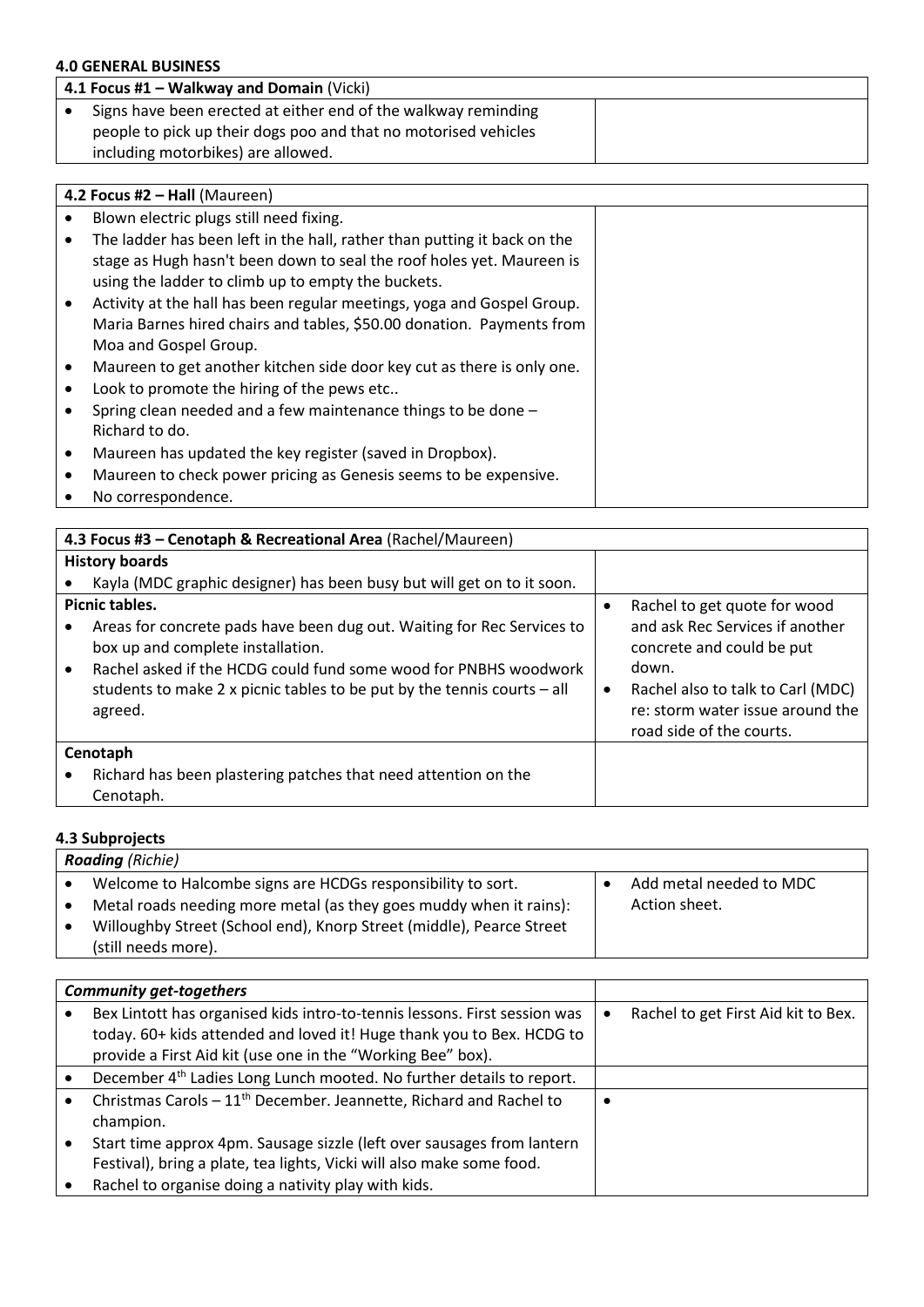| <b>Cemetery Land (Rachel)</b>                                                                                                                                                                                                                                                          |                                                      |
|----------------------------------------------------------------------------------------------------------------------------------------------------------------------------------------------------------------------------------------------------------------------------------------|------------------------------------------------------|
| Lambs and ewes have been drenched. When drenching, ewes teeth<br>were checked. Only $3 - 4$ replacements are needed this year.                                                                                                                                                         | Fencer to subdivide paddock<br>Fert to be organised. |
| Need crutching in the next few weeks (Rachel has spoken to Stu).                                                                                                                                                                                                                       | Crutching to be done.                                |
| Fert last put on in May 2020. Approval given to put some on now<br>(spring) and a bit more in autumn. The cost in May 2020 was approx.<br>\$1000. Will put on slightly less this time but will do another lot in<br>autumn (little and often rather than a larger amount once a year). |                                                      |
| Fencer has been booked to start fencing.                                                                                                                                                                                                                                               |                                                      |

| <b>Entrance/Welcome signs (Richie)</b>                                   |                              |
|--------------------------------------------------------------------------|------------------------------|
| Welcome to Halcombe signs are HCDGs responsibility to sort.              | Richard to sort signs.       |
|                                                                          |                              |
| <b>Phone books(Annie)</b>                                                |                              |
| Annie bought along a hard copy to be proofed. Looks great!               | Proof reading to be done and |
| To proof read it we will each have a week to read through it. Order will | any additions added.         |
| be Jeannette > Rachel > Barbs > Maureen > Richard. Once everyone         |                              |
| has proofed it, return it to Annie who will work with Valarie to make    |                              |

#### **4.5 Other General Business**

amendments.

| Re<br>.<br>-шпс<br>v | $\sim$ $\sim$<br>$\mathbf{v}$<br>ennr<br>. .<br>. |  |
|----------------------|---------------------------------------------------|--|
|                      |                                                   |  |

<u> 1989 - Johann Barn, mars ar breist bestjoerde te gemeente kommen.</u>

# **5.0 COMMUNITY COMMUNICATIONS**

| Add Bex as a FB editor so she can put posts up directly. |  |
|----------------------------------------------------------|--|
|----------------------------------------------------------|--|

## **6.0 OTHER ITEMS**

| Rachel didn't get to put a late submission in to the Annual Plan re: Hall<br>items being pulled forward.                                                                                                                                                                                                                                                                                                                                                                                                                                                                                                                                    |  |
|---------------------------------------------------------------------------------------------------------------------------------------------------------------------------------------------------------------------------------------------------------------------------------------------------------------------------------------------------------------------------------------------------------------------------------------------------------------------------------------------------------------------------------------------------------------------------------------------------------------------------------------------|--|
| Next HCDG meeting - everyone to bring a festive themed plate and<br>wear something Chirstmasy! Reports to be submitted he week before<br>and re-read so we can have more of a social get-together $\odot$                                                                                                                                                                                                                                                                                                                                                                                                                                   |  |
| Mountain Views/Mt Biggs Road 'Dip' track. This dip is a dangerous part<br>of the road to walk on and during the first lockdown the Lanes cleared<br>a pathway alongside their boundary fence to make a pathway. The<br>area looks to be within the actual boundary of the Lanes property as<br>the old fence is further out towards the road. The area has been<br>sprayed and Rachel asked if the HCDG would fund a couple of loads of<br>metal to be put in the base (they mow the rest of it). It could be done<br>from the Lanes property so no traffic management is required and<br>they would keep sprayed/maintained. All approved. |  |

|  | Correspondence                                                     |
|--|--------------------------------------------------------------------|
|  | <b>MDC Action sheet</b>                                            |
|  | Keep NZ Beautiful Clean Up week Registration and correspondence    |
|  | Crazy Domains receipt – Domain name has been renewed for a further |
|  | 2 years                                                            |
|  | MidCentral DHB - Super Saturday Covid 19 vaccination information   |
|  | <b>SHRWS AGM postponement</b>                                      |
|  | Mighty Mix Grooming – Bank account for phone book advert refund to |
|  | be banked into                                                     |
|  | Member of community text re: broken playground gate                |
|  | Communication with Stacey Eagle MDC re: Action sheet and Halcombe  |
|  | signs.                                                             |